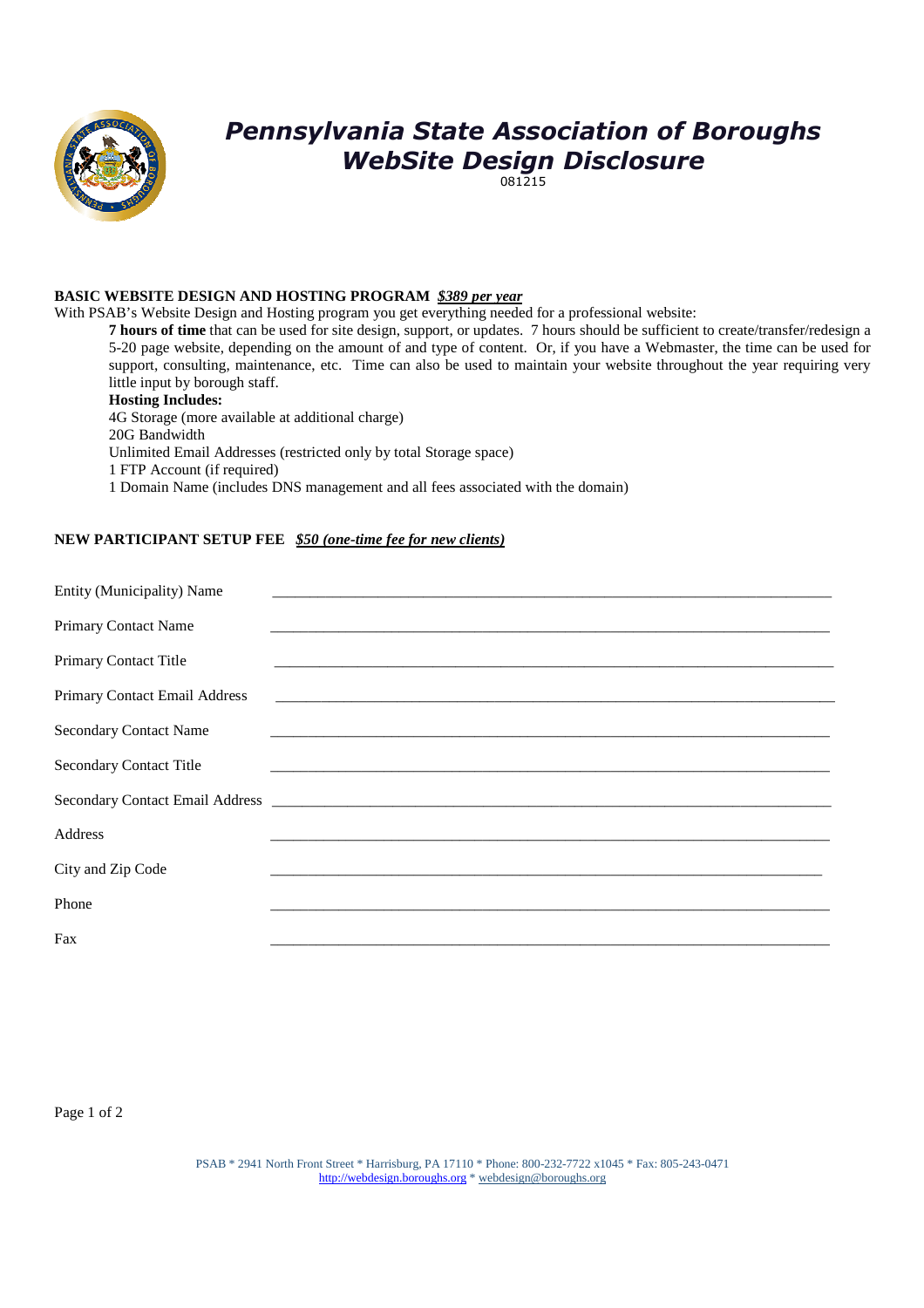|                      | <b>Pennsylvania State Association of Boroughs</b><br><b>WebSite Design Disclosure</b><br>081215 |
|----------------------|-------------------------------------------------------------------------------------------------|
| Current Website URL  |                                                                                                 |
| Comments/Suggestions |                                                                                                 |
|                      |                                                                                                 |
|                      |                                                                                                 |

Signature of authorized elected/appointed official Title Date

**Please Note: If payment and this disclosure form are not received within 90 days, your web services and site will be deactivated. If your site/services are discontinued, a \$50.00 reactivation fee will be assessed upon activation. This renewal/agreement will be valid, binding and payable from year to year unless written notice is provided by either party within 90 days of renewal date. Any outstanding invoice exceeding 90 days can result in the termination of your website, Email and the loss of your domain name.** 

Contract time only applies to issues related to our equipment and web designs located on our servers. PSAB cannot provide any type of support or services for issues outside of our control or located on client computers, mobile devices, third party servers, etc.

PSAB reserves the right to terminate service at any time and for any reason. In the event we terminate service and your account is paid and in good standing, your domain name will be turned over to you and any monies not allocated to your contract period will be refunded. Neither PSAB or its contractors assumes any liability for the management or assignment of your passwords, emails, web content, backups or any internet related issues regardless of whether said issues were caused by you, PSAB, or a PSAB third party contractor.

If you are a current web design client and are using this form to update your information with PSAB, you will not be billed until your contract term is due.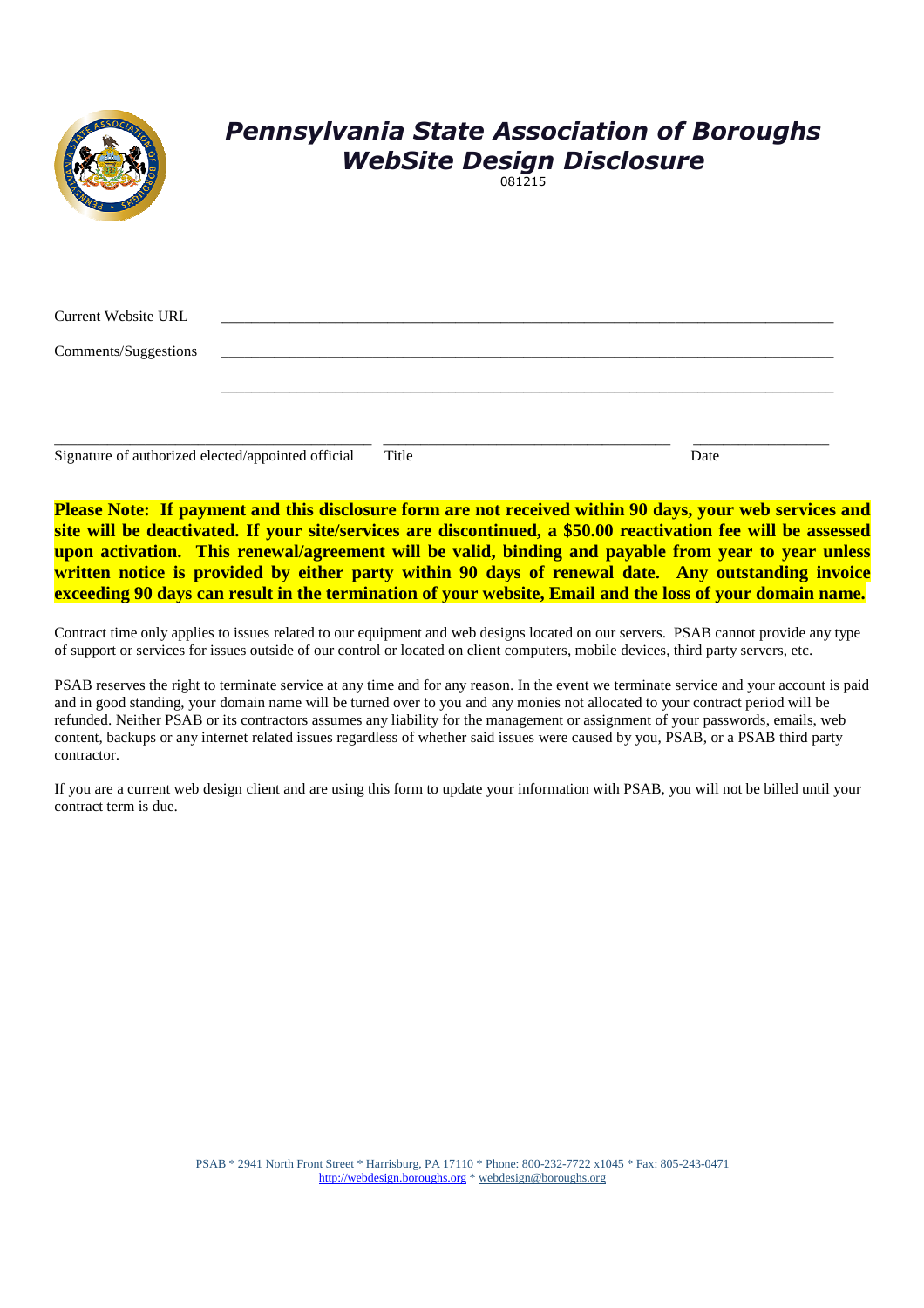

# *Pennsylvania State Association of Boroughs WebSite Design Disclosure*

081215

# Minimum Features Included In Your Website Package

# **4 Gigabyte Storage**

On average, including pictures and documents on every page, this would be enough space for thousands of pages. Note: email boxes can consume storage space.

# **Unlimited Email Accounts**

You can add, delete or change mailbox addresses through cPanel at any time. The number of email accounts are limited only by total Storage.

### **cPanel Point and Click Hosting Platform**

Each account gets their own web area/operating system. Think of this as being similar to the operating system on your computer. You can use this to control and configure most aspects of your web server. But don't worry, we configure and maintain everything for you, so you never have to access this section unless you are comfortable doing so.

### **Webmail**

Allows you or your staff to receive or send email from any internet connected computer, anywhere in the world. You may also use an email client like Outlook, Eudora, Thunderbird, etc.

#### **WordPress**

This is the world's leading content management system. If you can use a word processor, you will be able to make changes to your website. Again, we are here to help, and you have 7 hours of time each year, so you are free to send us updates anytime and we will be glad to make them for you.

#### **WordPress Backup**

We include an easy to use program that you can use to back up WordPress. Most programs only back up part of WordPress. We backup all of WordPress and the entire website can be restored quickly and easily, even on another server or to another domain name! (*Backups are the responsibility of the client. Neither PSAB or any third party vendors assume responsibility or liability for backups, their availability or fitness for use.*)

# **Automatic Courtesy Server Backups**

This is something almost no other ISP offers. We do a courtesy backup, periodically, of your entire server. The backups are done automatically with no input from you and they include your website, emails, database, pictures, videos and anything else that is stored on your web server. Should you ever need your server restored, simply send us an email. (*Backups are the responsibility of the client. Neither PSAB or any third party vendors assume responsibility or liability for backups, their availability or fitness for use.*)